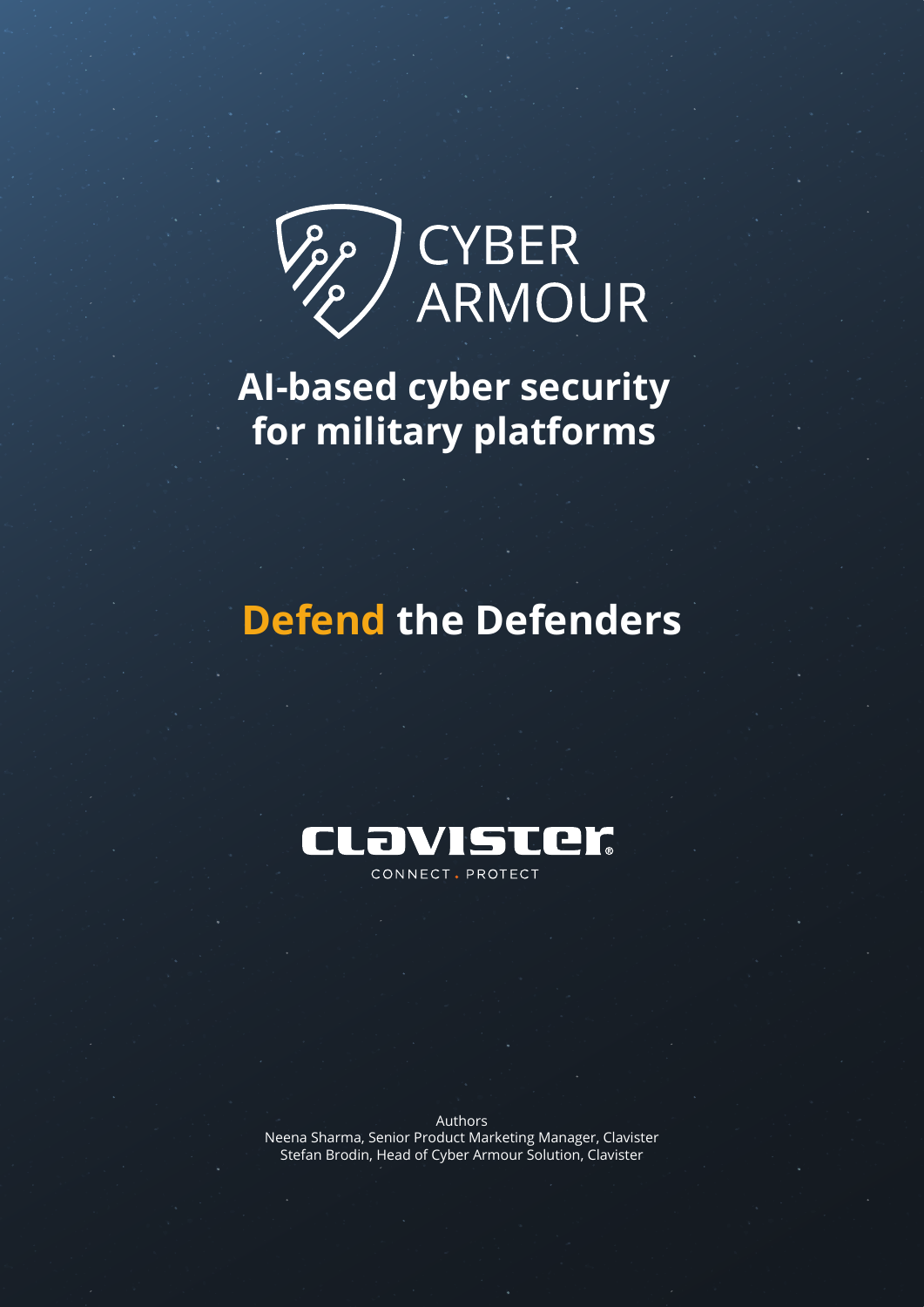# **A New Era in European Cyber Security**

There is a war in Europe and Russia has threatened to take retaliatory measures on nations who support Ukraine, especially NATO's existing members and countries aiming to join the alliance such as Sweden and Finland. Europe is entering a new era and priorities have shifted from economic growth to defending our democratic values, freedom, and way of life. This war will have a long-term impact on Europe and its allied forces, not only in this year or next, but for years to come. There has been an unprecedented increase<sup>1</sup> in defence budgets across Europe, which has seen the global military spendings surpass \$2trillion per year for the very first time. Russia has been hit hard with severe economic sanctions and there has been a huge global increase in energy and food prices.

What does it all mean for global peace? How will Russia retaliate? What would defer a potential conflict between Western Europe and Russia? Will it elevate the cyber risks in the region? These are some of the vital questions that every European nation need to consider. We haven't seen the kind of cyber-Armageddon in Ukraine that we were expecting to see from Russia's side but then Russia is already causing enough physical damage to destroy the country. But what about nations that don't share borders with Russia? A cyber warfare isn't confined with any geographical borders and could be the likely weapon of choice against highly digital weapon systems of NATO and allies. Risk of an escalation in hostile cyber exchanges between Russia and NATO states remains high. Cyber espionage activities have always been very difficult to attribute to specific countries or threat actors but in the recent years, especially now with the ongoing war, we have started to see more direct attributions of cyber-attacks and threats to Russia<sup>2</sup>, which also means that in the long run we might see these threat actors retaliating more aggressively and openly.

- **" Cyberattacks have become a theater for great-power conflict in which governments and militaries fight in the hybrid 'gray zone,' where the boundaries between peace and war are blurred " [3](#page-3-0)**
- **- Dmitri Alperovitch, cyber expert and Chairman of Silverado Policy Accelerator think tank**

## **NATO Requires a New Cyber Defence Policy**

Europe is entering a new era and digital Europe needs to strengthen its cyber security locks and build up its wall of digital defense, military platforms included. NATO is set to release strategic documents that will guide the next decade of its military planning. We can expect cyber security and cyber defence to be an integral part of it<sup>4</sup>.

Military platforms, weapon systems and armoured vehicles are increasingly digital and software-dependent. Today, complex technology stacks and computer networks drive major weapon systems. There is also more interconnectivity between information technology (IT) and previously isolated operational technology (OT) than ever before, which powers the most critical and sensitive functions of major defence systems and weaponry including fighter aircrafts, combat vehicles, sea vessels and artillery.

While IT security has improved tremendously, OT cyber security is still at nascent stage and therefore cyber security solutions capable of defending the entire system have not kept pace. A few reports have highlighted the vulnerabilities in military platforms and urgency of focusing on cyber security aspects .

What's needed is the 'cyber hardening' of networks, sensors, and systems against cyberattacks. This includes real-time operational systems such as military tanks, aircrafts, unmanned aerial vehicles (UAVs), and ships, which all must undergo cyber hardening to enhance mission resiliency against system manipulation, hijacking, or destruction. Different defence forces are at different maturity levels in terms of executing cyber hardening programmes but changing geo-political climate in Europe warrants all member states to understand its importance and need.

- **" There is a technical aspect to hardening defenses and building redundancy in data and services, but the core of resilience lies in leadership that does not ignore the problem "**
- **- Merle Maigre, member of International Advisory Board of NATO CCDCOE**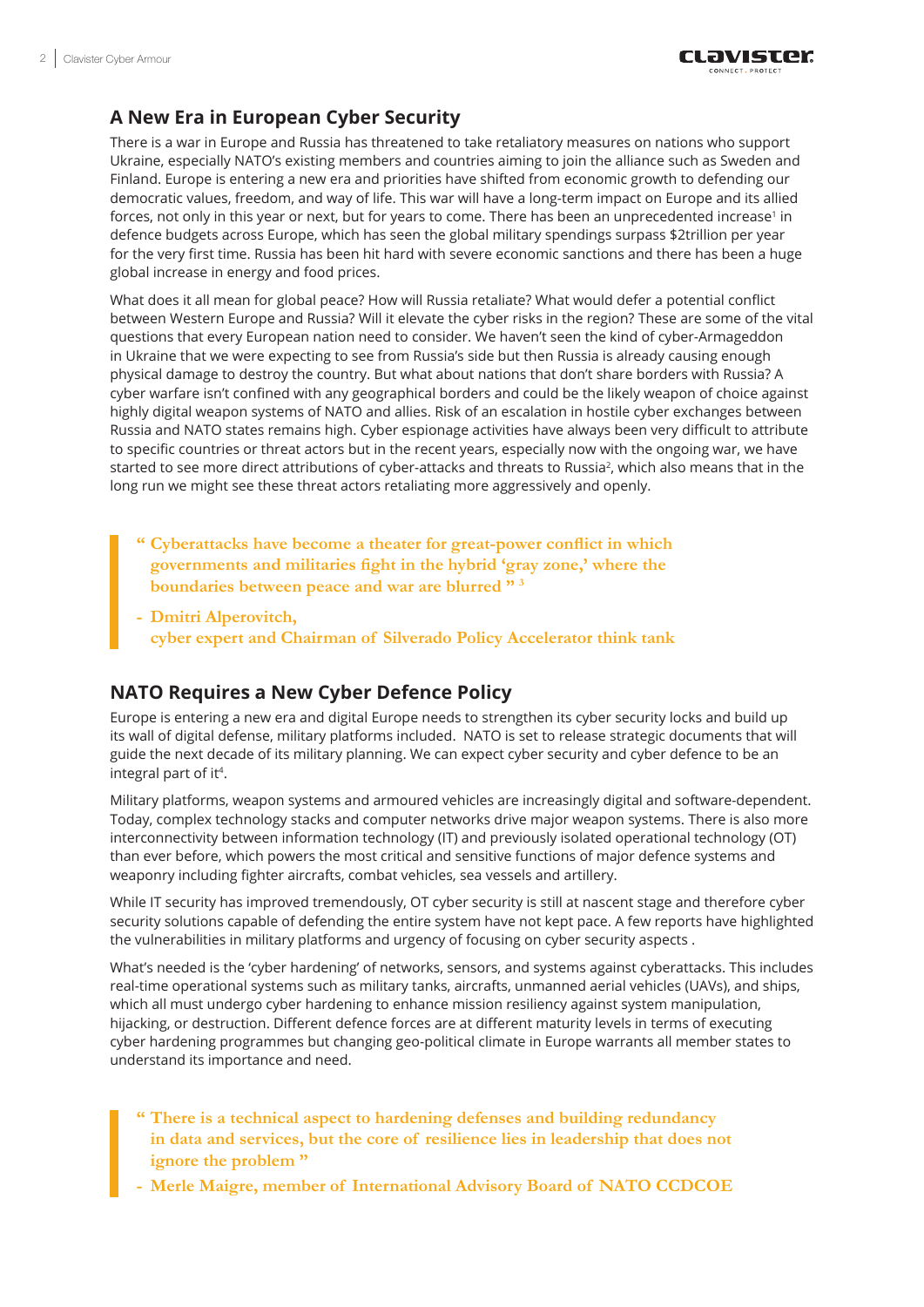

Consider the example of an armoured vehicle and look at the vulnerable interfaces and attack vectors where the enemy could penetrate the armour and cause damage:

- The air interface, through wireless communication over digital radio or satellite.
- Physical connection, through a cable when a platform is connected for communication or maintenance.
- Supply chain attacks, when the enemy infiltrate a sub supplier and introduce malicious code in a component which ends up in a platform when delivered from the factory.



### **Invest in bespoke, fit-for-purpose cyber security solutions to build resilience**

Cyber security solutions required for military platforms are definitely very different from the off-theshelf commoditised products. 'One size fits all' won't work here. Defense domain expertise, including how different platforms and weaponry systems work, a deep understanding of cyber vulnerabilities, and knowledge of interfaces between IT and OT systems are all vital to build bespoke, fit-for purpose cyber security solutions that can then enhance the cyber security of an entire system.

Military platforms and weapons take years to build and need to be protected for the whole of their lifespan, lasting 10-20 years in most case. In the cyber security space, enemy can upgrade their (cyber) weapons every day and we need our solutions to be longer lasting and relevant. Artificial Intelligence (AI) provides us the answer here, and it needs to be an integral part of a solution. We need purpose-built algorithms specifically developed to identify new threats and new types of attacks to be able to future-proof cyber security for tomorrow. Implementing this level of advanced AI requires deep domain expertise and cyber security skills; and can take years to perfect.

#### Don't wait for lengthy upgrade plans

Cyber security needs to be embedded as an integral part of the development of new military systems or platforms, but there is also a great need to retrofit cyber security solutions to existing infrastructure. This can be done as part of upgrades and modernisation programs as the hardware can be tailored and optimised for each military platform. Developing new, cyber-secure military platforms such as ships and armoured vehicles takes time.

## **Fleets of existing platforms are to a large extent vulnerable today. Urgent action is required!**